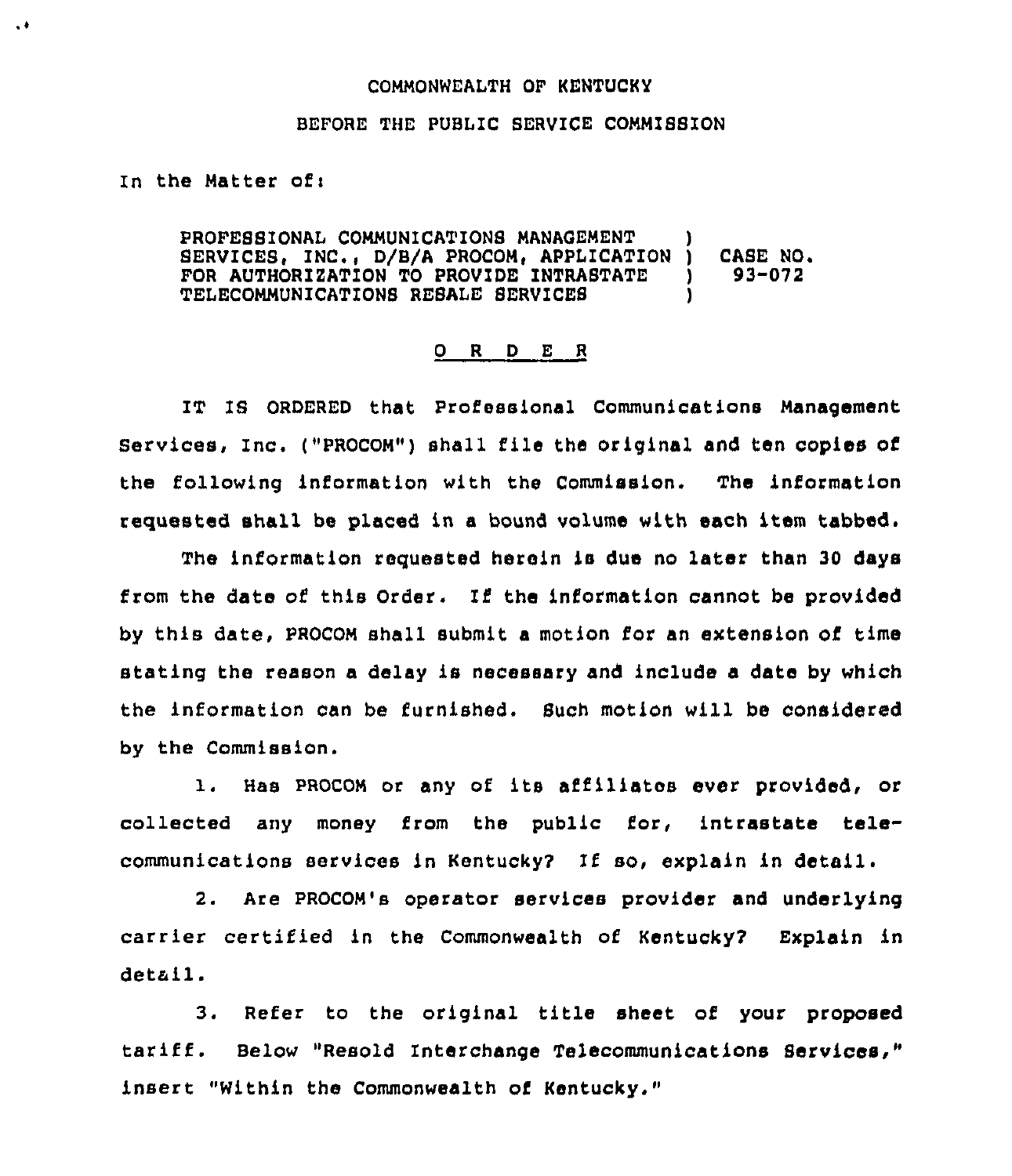4. 807 KAR 5t006, Section 3, requires each utility to include its billing format or the contents of such <sup>a</sup> form in its tariff on file with the Commission. PROCOM Should include this information in its proposed tariff.

 $\sim$  6

5. In its proposed tariff, PROCOM should clarify its deposit policy.

6. Refer to Original Page No. 8, Section 2.22, of your proposed tariff. Delete the phrase "including without limitation" and include a phrase that refusal or termination of service will be pursuant to the provisions of 807 EAR 5:006, Section 14.

7. Refer to Original Page No. <sup>9</sup> of your proposed tariff. Delete Section 2.3.2 and insert this language at the end of Section  $2.3:$ 

> Acceptance by the Commission of the liability<br>provisions contained in this tariff does not constitute its determination that the limitation of liability imposed by the company should be upheld in a court of law, but the recognition that, as it is the duty of the courts to adjudicate negligence claims and rights to recover damages therefor, so it is the duty of the courts to determine the validity of the exculpatory provisions of this tariff.

8. Refer to Original Page No. <sup>12</sup> of your proposed tariff. In Section 2.5, delete the phrase "the priority system specified in" from the second and third line of the paragraph.

9. Refer to Original Page No. 13, Section 3.1. The last sentence of Section 3.1 should read "Charges cease when the point of termination of telecommunication usage is disconnected."

 $-2-$